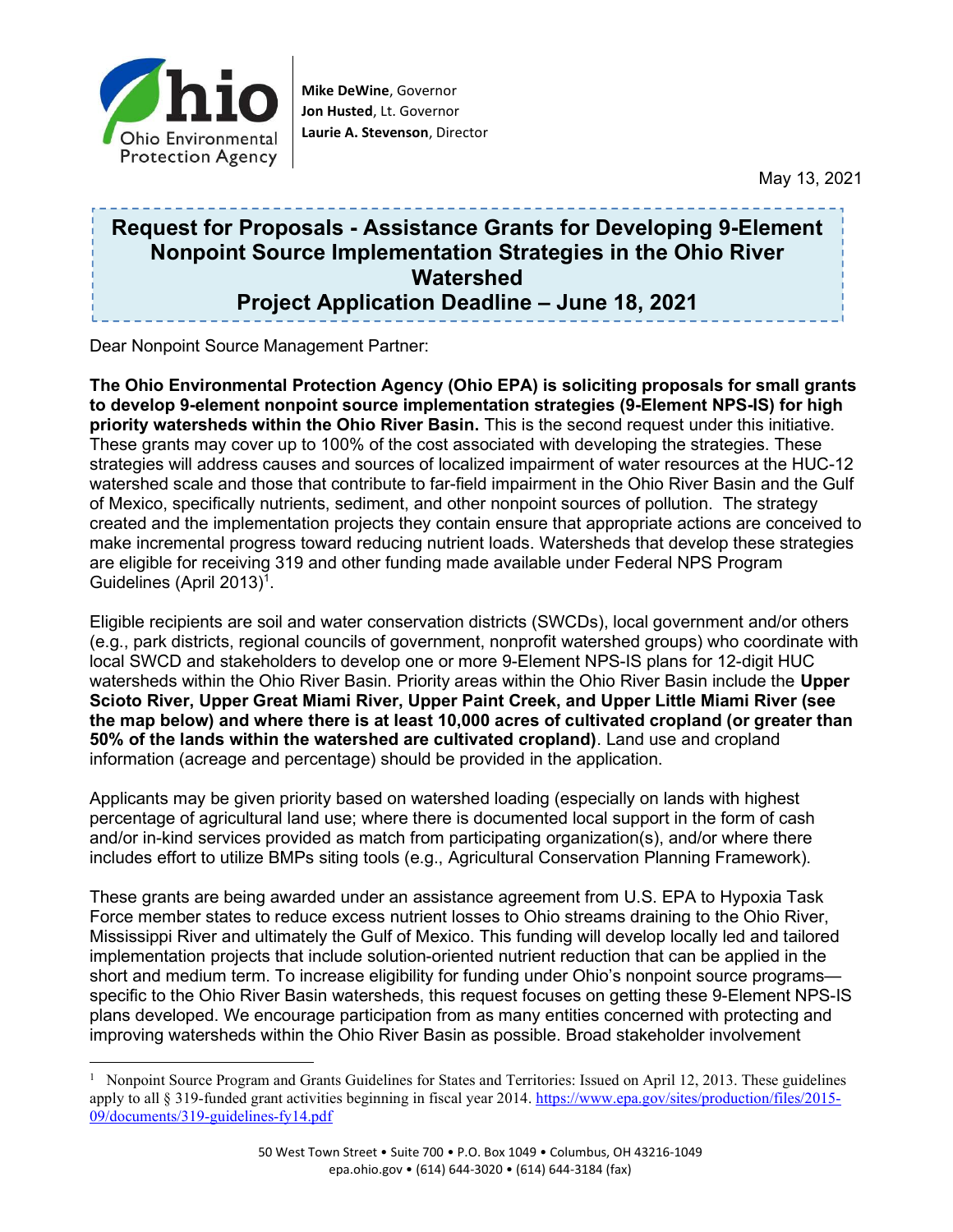increases the value of 9-Element NPS-IS planning in assisting both agricultural stakeholders as well as county, city, village stakeholders in meeting nutrient reduction and watershed delisting targets.

Due to limited funds (\$40,000), applications may request up to \$7,000 per each NPS-IS plan. Proposed project costs must be justified within the application and be reasonable for the extent of work that is proposed. A separate request for proposals (RFP) for potential contractors to provide assistance using the Agricultural Conservation Planning Framework toolbox may also be offered in order to assist with this work.

Please include the following information in the project narrative in the application for funding. The application contents will be used to rank proposals.

- 1) Please provide the watershed(s) of focus. Is it listed as a high-priority watershed within the Ohio River Basin? (See attached list/map.)
- 2) Will the project include use of the Agricultural Conservation Planning Framework (ACPF) model and maps for developing implementation projects in consultation with local stakeholders? Will it use ACPF developed concurrently and follow up with ground-truthing and landowner/land user outreach using ACPF outputs?
- 3) Although not required, please describe how any matching funds or in-kind services will be provided in the 9-Element NPS-IS plan development effort?
- 4) Please demonstrate the amount and type of public outreach that will be part of the project by describing the planning process and/or with letters of commitment from stakeholders.
- 5) Show Unit Costs (Grant dollars + (In-Kind value or Cash \$) per plan) AND (total grant dollars requested per plan).
- 6) If subcontracting with a consultant, describe the experience and specific expertise that the consultant is expected to provide (e.g., mapping, accumulating/summarizing data, drafting the plan(s), outreach and meeting support, etc.).
- 7) What tasks are included and what are the specific deliverables and timeline for each task?
- 8) If the watershed(s) crosses county or jurisdictional boundaries (e.g., village, municipal, or state lines), is there an expressed commitment to collaborate on this project? Attach any letters of support.
- 9) Please demonstrated commitment by multiple stakeholders (e.g. especially farming organizations, watershed organizations, non-profit conservation organizations)?

Eligible Applicants: The following may apply to receive grant funding awarded under this funding:

- Soil & water conservation districts
- Local municipalities, counties (including county engineers), and townships
- County and municipal park districts
- 501(c)(3) nonprofit conservation and watershed organizations

Forty-thousand (\$40,000) in federal funding is available for subgrants to eligible applicants to prepare HUC-12 scale 9-element nonpoint source implementation strategies (NPS-IS). These short-term grants are limited to \$25,000 and no more than nine (9) months in duration. The 9-element plans must be developed using existing data and information that can be distilled from existing reports and data<sup>2</sup>, (e.g., Total Maximum Daily Load studies, Technical Support Documents, historical watershed

<sup>&</sup>lt;sup>22</sup> Both nearfield (local watershed HUC-12 impairment) and far-field (e.g., Ohio River, Mississippi and Gulf of Mexico) impairment related to nitrogen and/or phosphorus loading reduction goals must be addressed in these 9-Element plans. Load reduction baselines are under development and will be provided after contracts are executed.